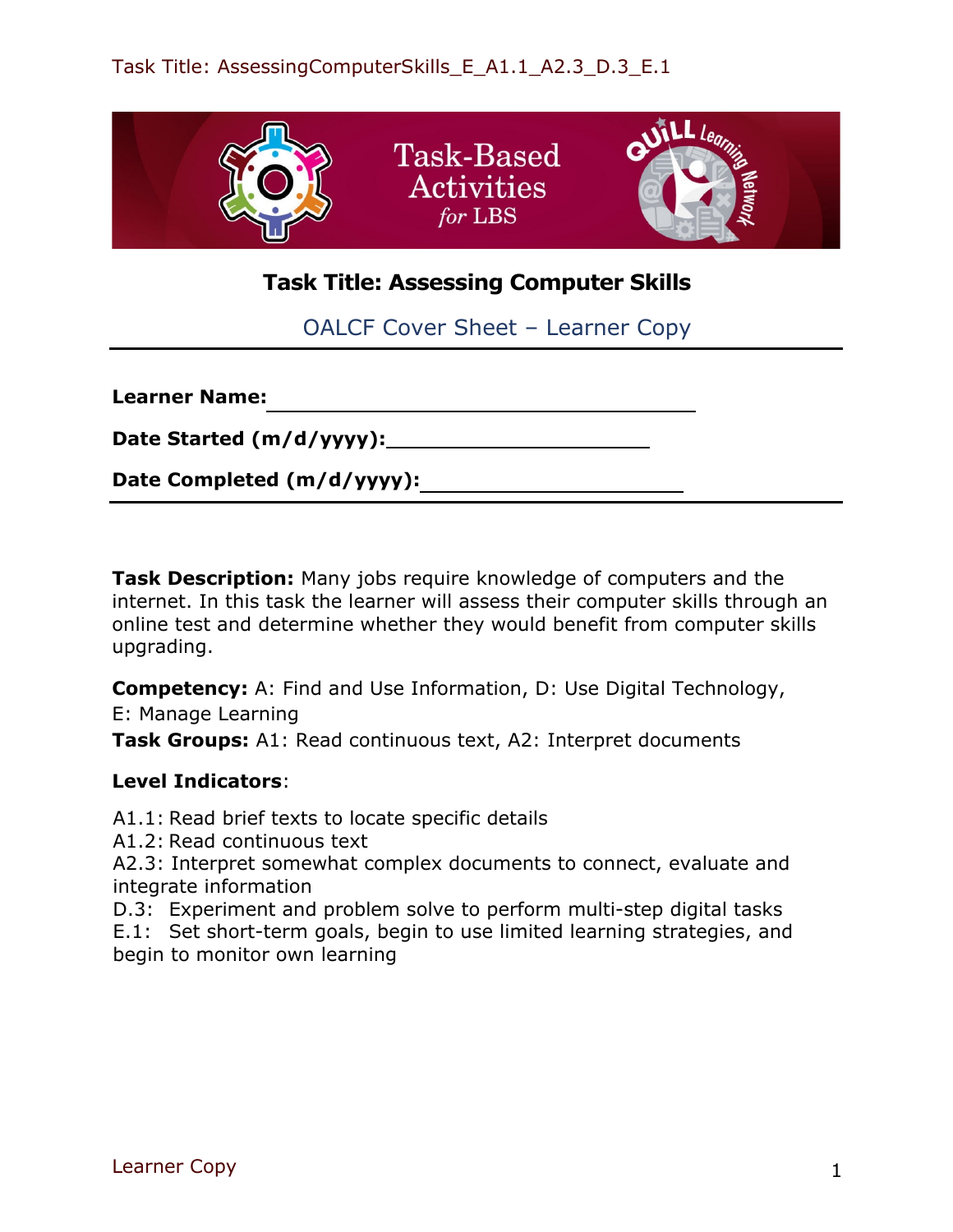### **Materials Required:**

- Computer with internet access
- A minimum of 30 minutes to take the test and review results.

**Instructor preparation:** Ensure the learner is set up on a computer with the internet connection open. Depending on the reading level of the learner you may have to assist them with some of the questions. Help the learner review the results and decide about taking a computer class.

### **Work Sheet:**

Many jobs require knowledge of computers and the internet.

### **Task 1: Make sure the computer's internet connection is on. In the web browser, enter the website:**

<https://www.wiseowl.co.uk/basic-it/skill/basic-it-test/>



# **Task 2: Read the instructions on the page for taking the online basic computing skills assessment.**

**Task 3: Once you have read and understand the instructions click on the "Start this test" button on the bottom left corner of the screen.**



**Task 4: Read and follow the answer instructions for the first of 20 questions in the assessment. You can skip a question at any time by clicking the 'Leave this question for now' button at the bottom of the screen. The test will come back to this question later.**

LEAVE THIS QUESTION FOR NOW